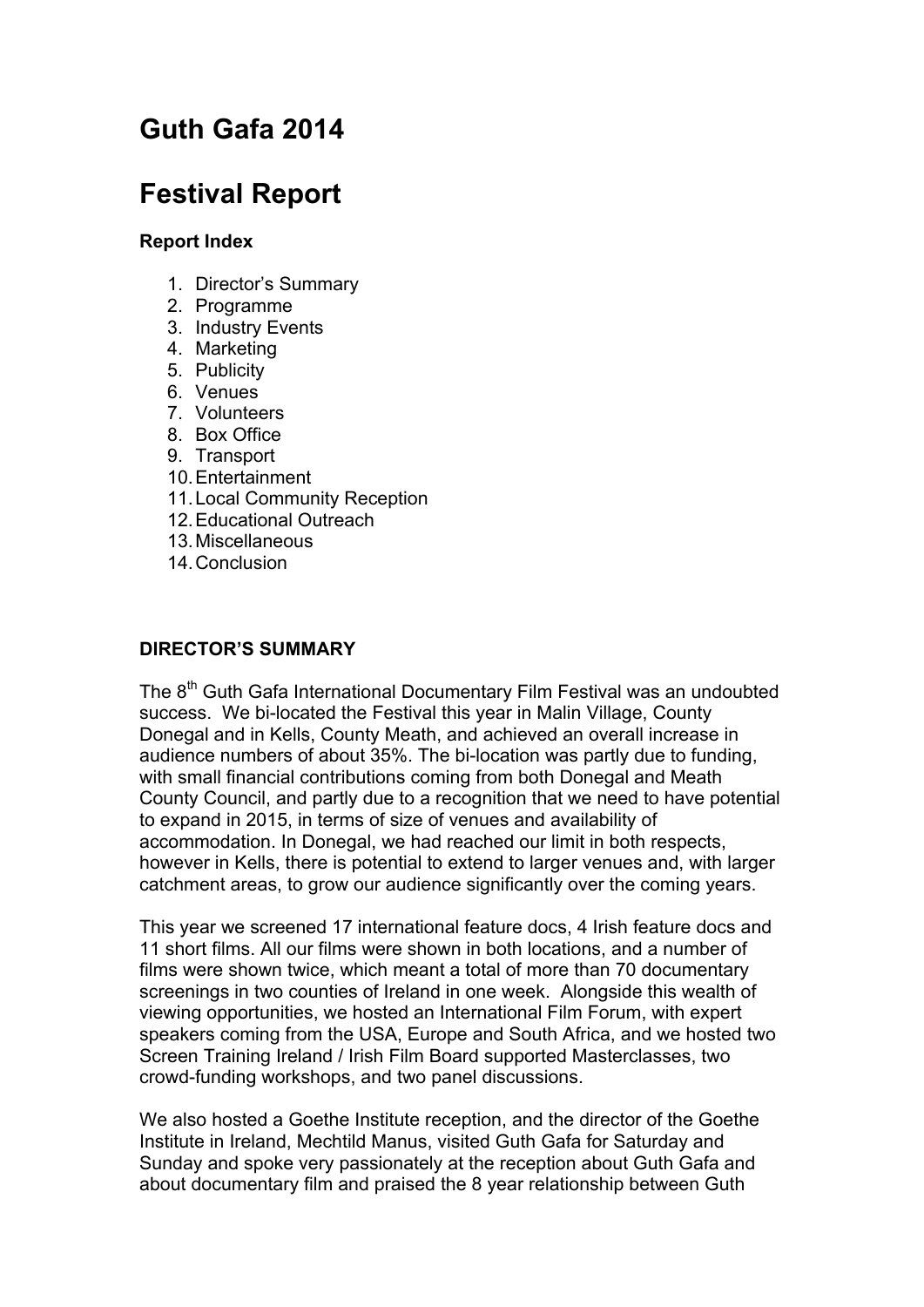Gafa and Goethe. Other special guests of the Festival included James Hickey, chief executive of The Irish Film Board, Ciaran Kissane of the BAI, who attended our Film Forum, and Geoff Gilmore, chief creative officer of Tribeca Enterprises in New York.

There was a thematic element to the programming, with a focus on the politics of food, a focus on human rights shorts, and an Amnesty film selection. This clearly encouraged visitors to rejoin the festival on subsequent days to see more of the themed films, and even encouraged some to attend both Donegal and Meath locations. The remote locations that we used in both Malin Village and Headfort Estate offered an intimate setting, where we could build our Festival Villages, and create an atmosphere unlike any city or large town festival. The intimacy of the locations provided festival guests and attendees with the opportunity to watch all of the films and, equally importantly, to interact over coffee or a glass of wine with the international directors in attendance.

This year, we again had a large number of filmmakers attending, with 24 guests from 13 countries at one or other of the Festival locations. All our guests took part in post-screening discussions, and some also participated in our panels and workshops.

Also, again this year, our marketing for the 8th Guth Gafa Festival was impressive. We again employed the services of a Media Director, Anita Guidera, who worked tirelessly to ensure maximum coverage in all media, including our 20 free advertising slots on RTE Radio, under the RTE Supporting The Arts banner, a feature slot on The John Murray Show, a piece on Newstalk, and a piece on BBC Radio. We also had articles in The Irish Times and other national papers, plus extensive coverage on Highland Radio and LMFM.

In order to develop our local and regional audiences, we again ran a successful schools outreach programme, and screened a film called Goat for a Vote to Donegal secondary students, and to teachers studying development education at Universty of Maynooth. The director of the film, Jeroen van Velzen, attended the Donegal school screenings, and the producer, Hasse van Nunen, attended the third level NUI Maynooth screenings. As a result of the Maynooth screenings, Guth Gafa has been invited to participate in a major development education project with the Department of Education in NUI Maynooth, Trocaire, WorldWise Global Schools and 80:20 Educating & Acting for a Better World.

This year Guth Gafa operated on a budget of below €50,000, which was less than our first year budget in 2006. In order to enable the Festival to happen this year, it meant that we had to cut our number of paid staff by nearly 50%, and rely more on voluntary help. Also this year neither Festival Directors took a salary. We also negotiated significant discounts from all our suppliers.

We are highly conscious of how difficult things have been economically in the country over the past 5 years, and we are aware of how this has affected our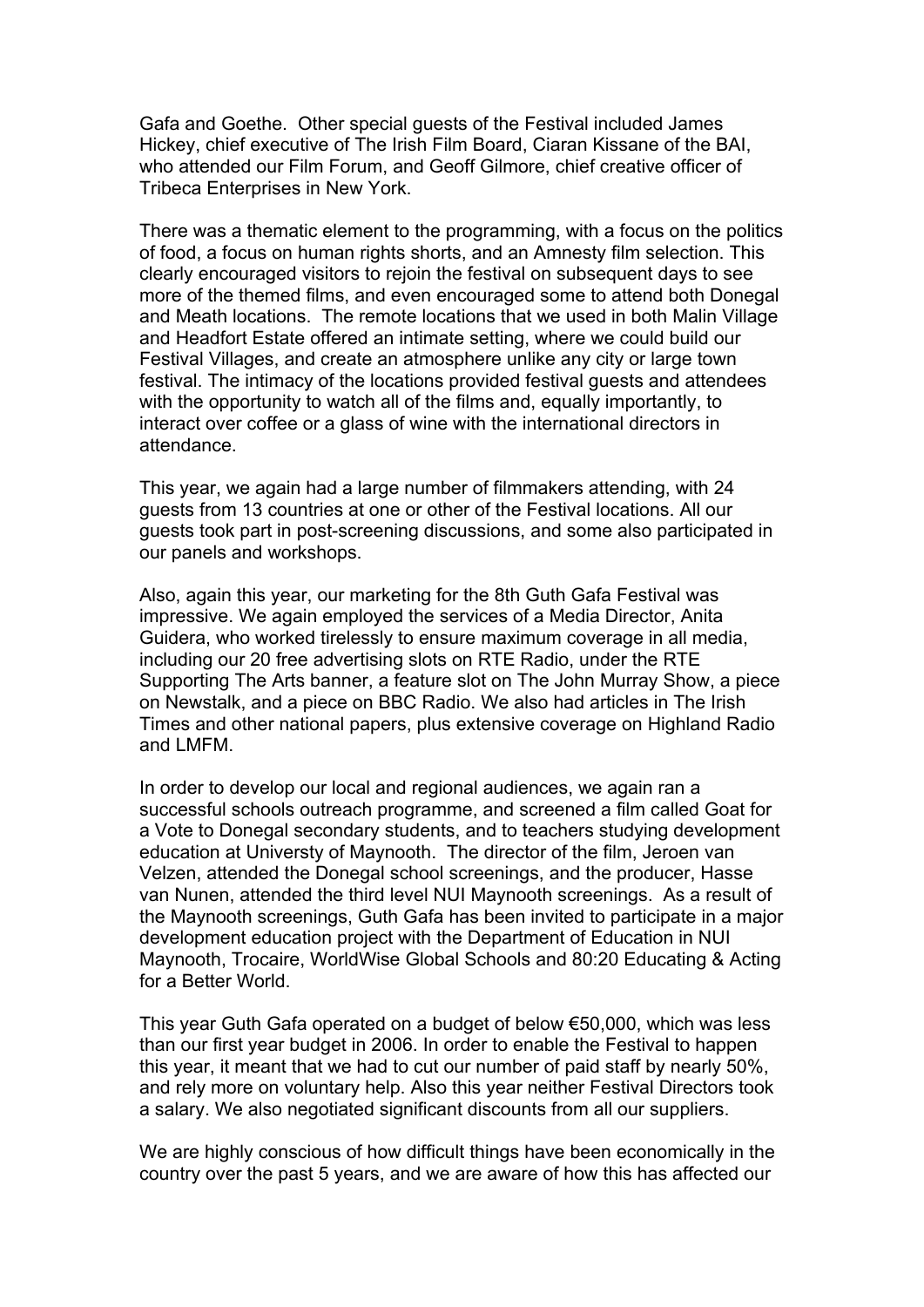funding, but we are hopeful that the huge success of this year's Festival will give our funders confidence that Guth Gafa has a very important role to play for film audiences, for students and for the film and television industry, and that we have, after 8 years, confirmed our place in the national and international film and television calendar.

Next year's dates for Guth Gafa in County Meath are confirmed already and the  $9<sup>th</sup>$  Guth Gafa Festival will take place between the  $2<sup>nd</sup>$  and  $4<sup>th</sup>$  October 2015. We are still looking at dates for Donegal.

As in previous years, we have encouraged members of the Guth Gafa team to compile this report by writing feedback about their own areas, which we hope gives a refreshing and honest presentation of our event.

*David Rane & Neasa Ní Chianáin, November 2014*

#### **THE PROGRAMME**

Guth Gafa is dedicated to facilitating the curation of high quality documentary film. The programme for the  $8<sup>th</sup>$  edition of the festival is an exceptionally strong example of Irish and International Documentary Film, in both long and short format. The programme for this year consisted of 21 feature documentary films (17 international and 4 Irish) as well as 2 shorts programmes, comprising 11 films, and 3 featured family films.

The films curated dealt with a range of issues, and this year a strand focusing on the politics of food production was programmed as part of the festival. This strand was complemented by a special 'Food for Thought: Thought for Food' panel, in which a panel of experts, moderated by Kevin Sheridan of Sheridan's cheese, discussed the topics raised in the food films screened, as well as the future of food production, and matters surrounding the Irish food industry.

The festival this year also exhibited the world premiere of the Irish produced documentary ' La Violencia', which explores the genocide of the indigenous Mayan People in Guatemala. The programming team was delighted and honoured to be premiering this film at both legs of the festival, with packed audiences for both screenings of the film, which was given the prominent Saturday evening slot.

Two shorts programmes were included in the festival this year. The Irish Shorts programme contained three films, all centred around aging. Two of the three films were world premieres, Waterlilies and The Orchard Keepers, with the directors of both films in attendance for the screening in Meath.

The other shorts programme was run in collaboration with the Irish Council for Civil Liberties, and featured curated films from their Human Rights Short Film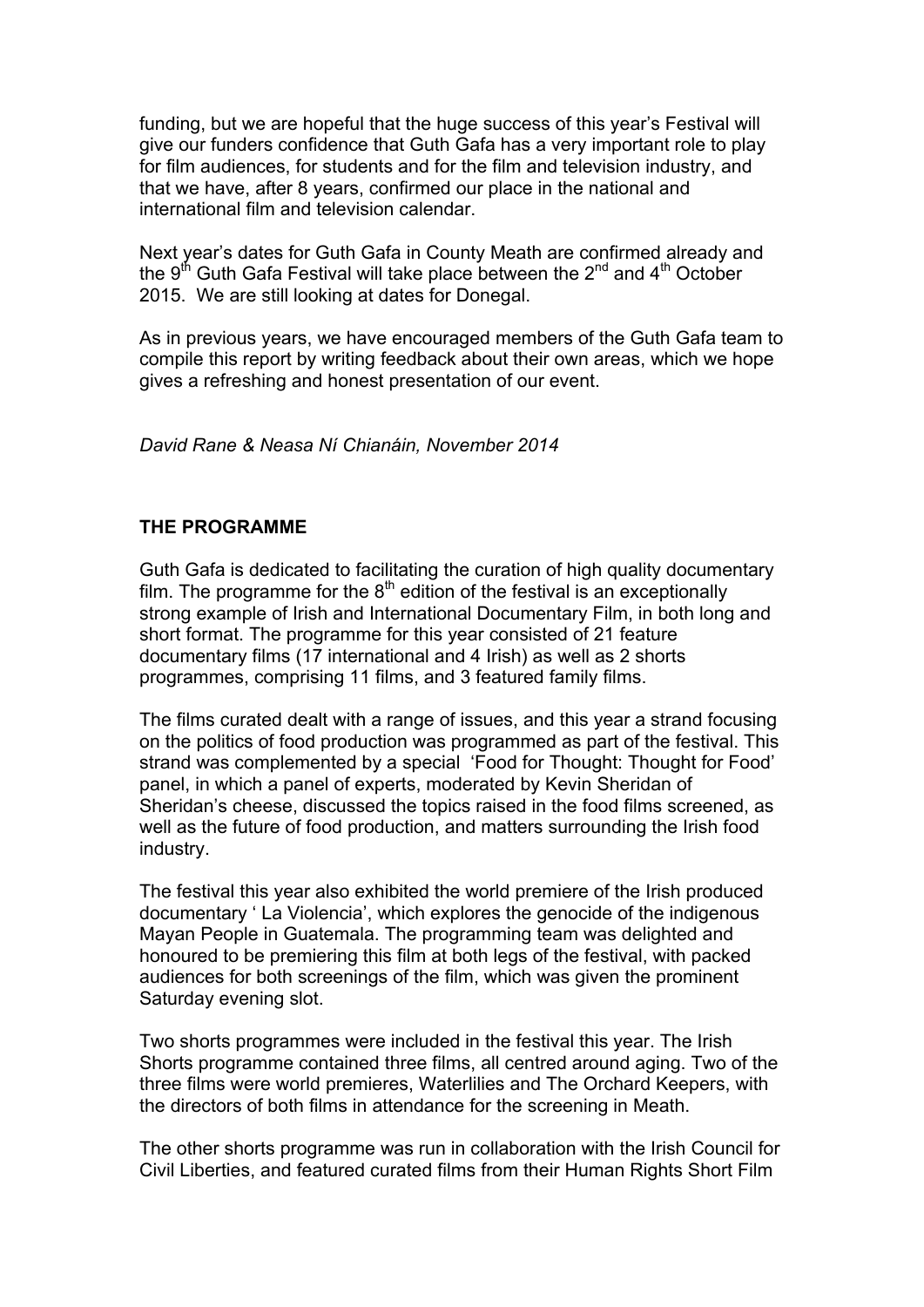Awards. This partnership fits perfectly within the Guth Gafa ideology of showcasing human rights and social issue documentary, and the festival hopes to continue the association with the ICCL in the coming years.

The festival also made a very conscious effort to programme dedicated family films, in the categories of Under 8's, Over 8's, and Over 12's. These early morning screening were very well attended, and encouraged more families to attend the festival, promoting the Guth Gafa culture of including films for all ages.

Guth Gafa's remit is to provide a diverse range of documentary film for audiences, including a mix of lighter and more challenging films, but with all programmed films carrying an important message. As always, there is a strong focus on social issue filmmaking. However, the curated films portray their message in such a way that the audience does not feel alienated, and a strong environment for mutual learning is created.

We had wonderful opening and closing films this year. As our opening film, we screened the Irish premiere of Virunga, with the kind permission of Netflix, who were launching it on their platform two weeks after Guth Gafa. Our closing film was the Irish film, Blood Fruit, and we were delighted to welcome not only director Sinead O'Brien but also some of Dunnes Stores strikers, who spoke passionately in a Q&A after the film. The Blood Fruit screening and our closing party were generously supported by TG4.

#### **INDUSTRY EVENTS**

The New Realities – International Film Forum, which Guth Gafa organised this year, in association with Honeycomb – Creative Works, added a new layer to the festival.

The concept of creating a partnering film industry event to coincide with the festival is one that Guth Gafa has envisioned over the last number of years, with the model of the Camden Documentary Film Festival in the USA providing inspiration for the idea.

The opportunity to create such an event was made possible in 2014, through the support of Honeycomb – Creative Works, which supports strategic creative cross-border co-operation for a more prosperous and sustainable region.

The forum itself provided a platform to share ideas, circulate knowledge, and support the craft of filmmaking amongst Irish film creators and exhibitors, with particular emphasis on social impact, audience engagement and outreach strategies for completed films.

Speakers included Geoff Gilmore, Chief Creative Officer of Tribeca Enterprises, Christie Marchese, CEO of social impact strategy marketing company Picture Motion, and Ben Fowlie, the director of the Camden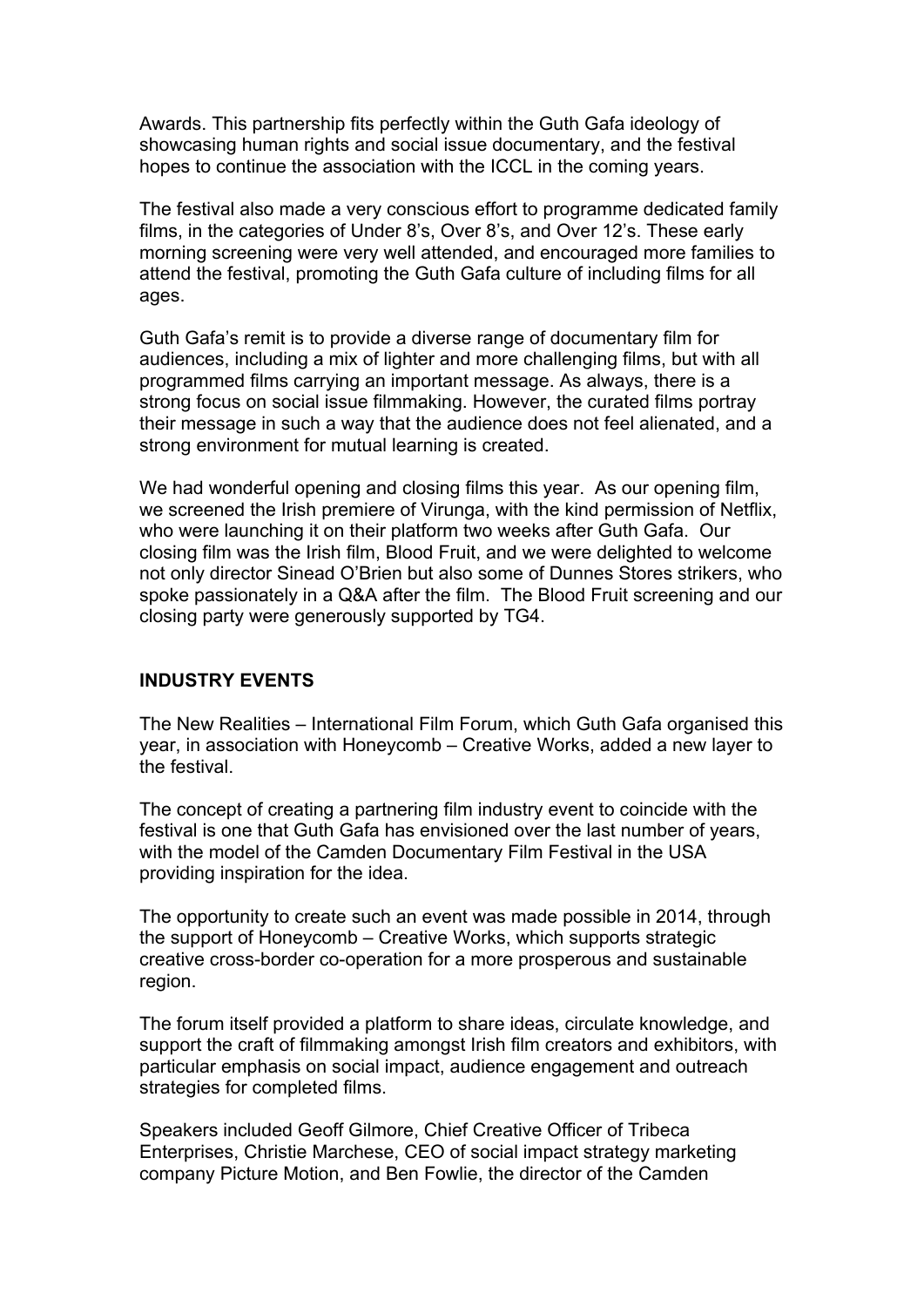Documentary Film Festival. A strong Irish contingent of representatives was also represented, with speakers including Gráinne Humphreys of JDIFF, Martha O'Neill of Wildfire Films, and filmmaker and exhibitor Ross Whittaker.

The event was a great accomplishment for the festival, and succeeded in its aim to provide an intimate outlet for discussion amongst filmmakers and industry, avoiding the usual 'top-table of experts' format associated with most film industry events.

Guth Gafa's aim is to continue the Film Forum annually, should funding permit, and add the event as an accompaniment to the festival itself.

## **MARKETING**

#### **Advertising**

Due to ongoing budget restrictions, Guth Gafa limits the amount of advertising it can buy in media outlets, and instead tries to focus extensive energy on getting editorial across different media platforms, particularly in local newspapers, and on online platforms like IFTN, Scannáin, and Film Ireland.

#### **Website**

For this year's festival, Guth Gafa resolved to redesign it's website. The previous Guth Gafa website had become outdated, and thus, the decision was made to redesign the site, in order to improve accessibility and usability. Of course, budget restrictions were a huge issues in the redesign, but a young web developer was enlisted, and facilitated the overhaul of the previous site. The finished product is one that the festival team are incredibly proud of, and has been extremely beneficial in promoting the festival for 2014.

Web content was of utmost importance for Guth Gafa this year, and a conscious effort was made to constantly update the new Guth Gafa website with news items relating to the festival, to add momentum to the upcoming festival, and increase traffic between the festival's social media and website. This method worked incredibly well, and Guth Gafa recorded record-breaking website hits in advance of the 2014 festival.

Tickets for both festival weekends were made available through the website, and this also functioned to bring more traffic to the website, and helped increase revenue streams in advance of the festival. It also served as a method to engage possible attendees. Pre-sales of festival tickets increased dramatically from 2013, and this is undoubtedly in no small part to the improved usability of the Guth Gafa website.

#### **Social Media**

Continuing from the proactive harnessing of social media, which Guth Gafa employed last year, the festival pushed its social media strategy onto a new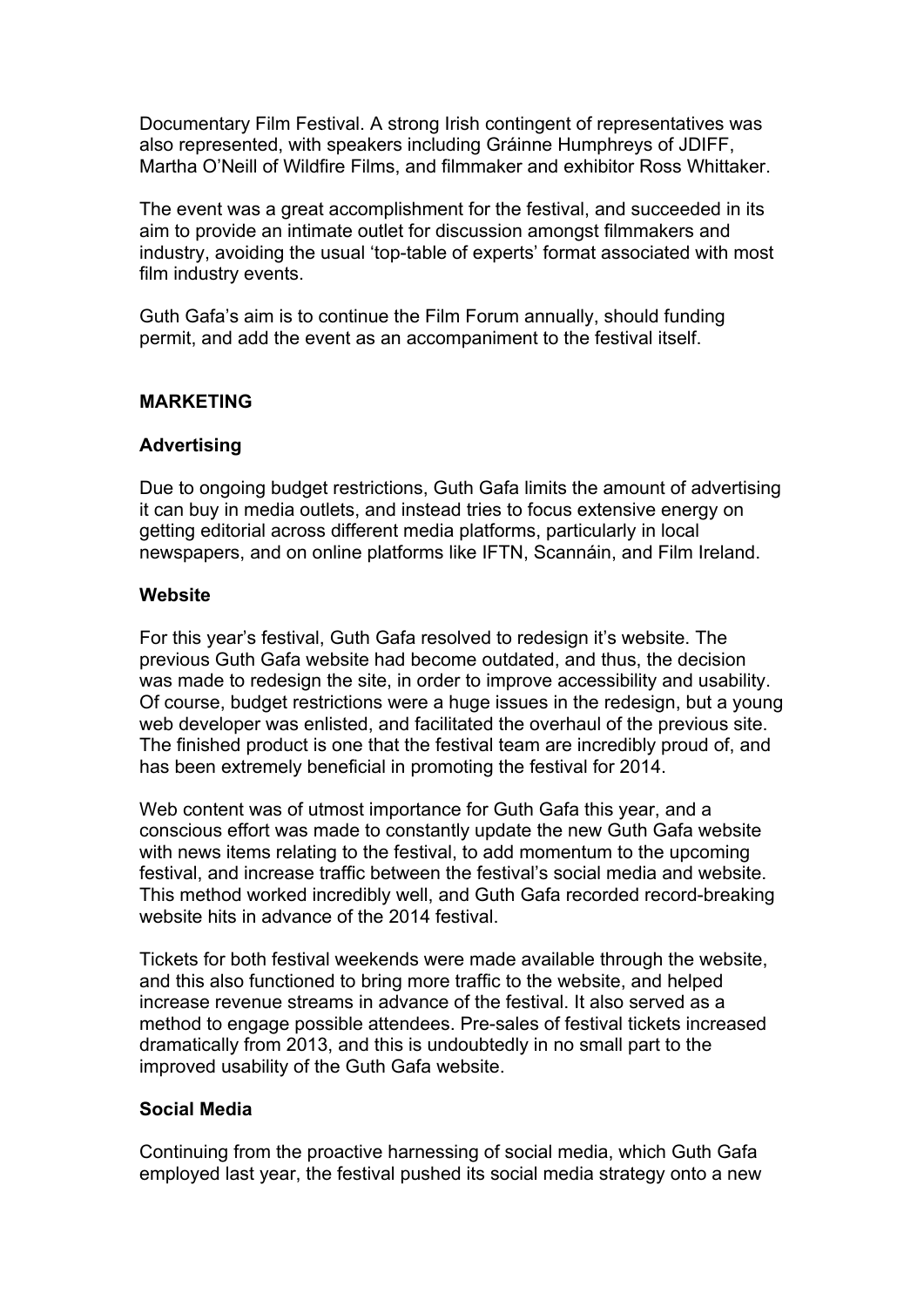platform for 2014. As mentioned above, the website re-design gained a lot of traction for the festival, and great effort was made to increase the engagement of audiences with the festival's social media, as a means to push traffic to the website, as well as to promote the actual programme of films at the festival. There was daily engagement with the festivals online followers, through news items, teasers, documentary-related articles, and other methods of dispensation.

One social media strategy which worked very well in the lead up to the festival was the alternative method which the festival employed to publicize the film catalogue. Instead of generically introducing followers to the films, the festival's media director began a daily 'Humans of Guth Gafa' post on facebook and twitter.

Based on the incredibly successful online 'Humans of New York' series of photographs and personal stories, 'Humans of Guth Gafa' introduced followers to the world of the protagonist of each programmed Guth Gafa film, using personal quotes from the films, and related images. The tactic worked very successfully, and the posts were shared widely through social media, increasing online engagement with the festival.

#### **Catalogue and Programme**

As in all years of the festival, the catalogue for the festival was of utmost importance. The programme design was completed by the festival's regular graphic designer, with the aid of a design assistant.

Because of the bi-location of the festival, it was important to keep uniformity in the catalogue, and ensure that screenings and events were the same in both locations. This meant that it would not be necessary to produce two versions of the programme. Schedules were provided separately, as an accompaniment to the catalogue, which was made available on-site over both festival weekends.

Due to budget restrictions, the programme were not distributed as widely as in previous years, and instead flyers for the festival were dispersed extensively in the locality of both festival locations, as well as regionally in Donegal and Meath, and in central hubs of cultural significance.

#### **Distribution of Printed Materials**

As outlined above, the decision was made early on not to distribute the festival programme widely in advance of the festival, due to the costs involved of printing extra programmes for distribution in advance of the festival, as well as the environmental impact and waste involved. Instead, double sided postcard-sized flyers were distributed, with information on the festival, and a limited two-for-one offer on individual festival tickets. This promotional tactic was quite successful, and is something that will be repeated for future festivals.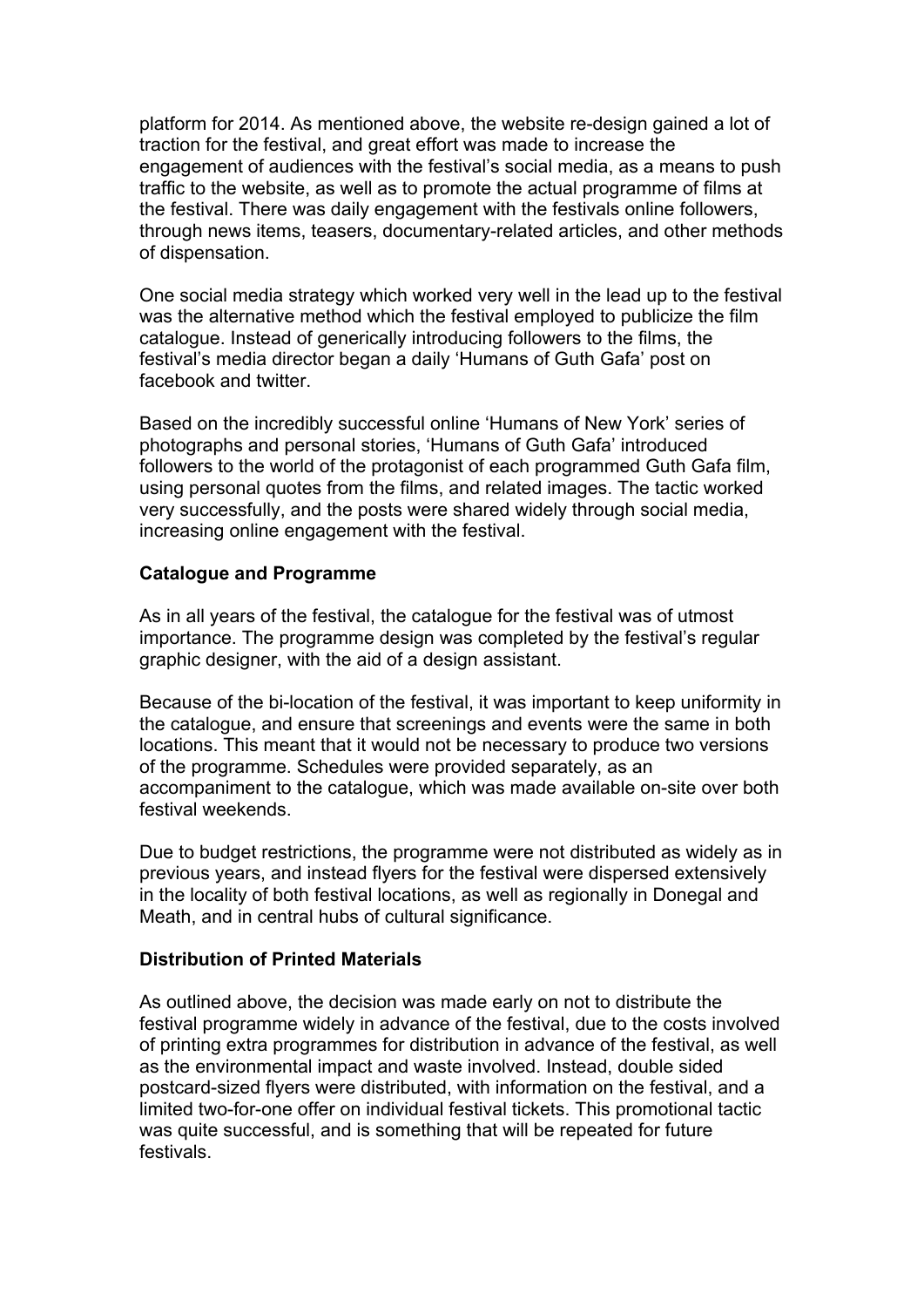## **PUBLICITY**

#### **Local Media Coverage**

Given that there was such a short lead-in to the festival this year, the aim was to maximise Guth Gafa's coverage by local media in the build-up to the festival. With this in mind, the festival's media director arranged meetings with key reporters in most of the local newspapers in Donegal and Meath. This included the Donegal News, Donegal Democrat, Inish Times, Inishowen Independent, Derry Journal and the Meath Chronicle. By connecting with specific reporters, the festival could then channel story angles, press releases, pictures, etc to them. Each newspaper covered the festival extensively in their print editions, and this also extended to their websites, which generated even more attention for the festival.

The Guth Gafa festival pass competition was crucial to the success of the events local media coverage this year. In the absence of an advertising budget, the feeling was that the festival could definitely win the hard hearts and minds of newspaper editors with the offer of freebies for their readers. Getting stories in is all about angles and particularly local angles, so any outreach event that involves education etc and is linked back to the community is always going to get more local newspaper attention. Radio coverage for the festival included Highland Radio, LMFM, Radio Foyle, and Ocean FM, with the festival director making appearances on radio shows on each of these stations.

#### **National Media Coverage**

On the Friday morning of the Headfort weekend, The John Murray Show conducted an interview with the Gerbola family who featured in the film, Dreams of a Clown, which was part of our programme. The interview was bookended by strong plugs for the festival by John Murray. Newstalk resident film presenter Philip Molloy gave the festival strong mentions on both his Saturday night movie show and on his Wednesday slot with George Hook. Irish Times film critic Donald Clarke flagged the festival on his extensively read blog on the week of the Malin opening.

The festival was also mentioned in various round up lists in national print and websites, including Broadsheet.ie who featured it in the week of the festival.

The festival's media director pitched to every show on RTE Radio 1, with several pitch options to most. The festival was also pitched to RTE TV News, Morning and afternoon shows, and specialty shows

#### **New Media**

The festival was flagged extensively on tourism websites in both Donegal and Meath including Spirit of Meath, Visit Inishowen, Donegal Gathering, Wild Atlantic Way, Cavan Arts, Visiting Kells, Entertainment.ie, Happenings.ie.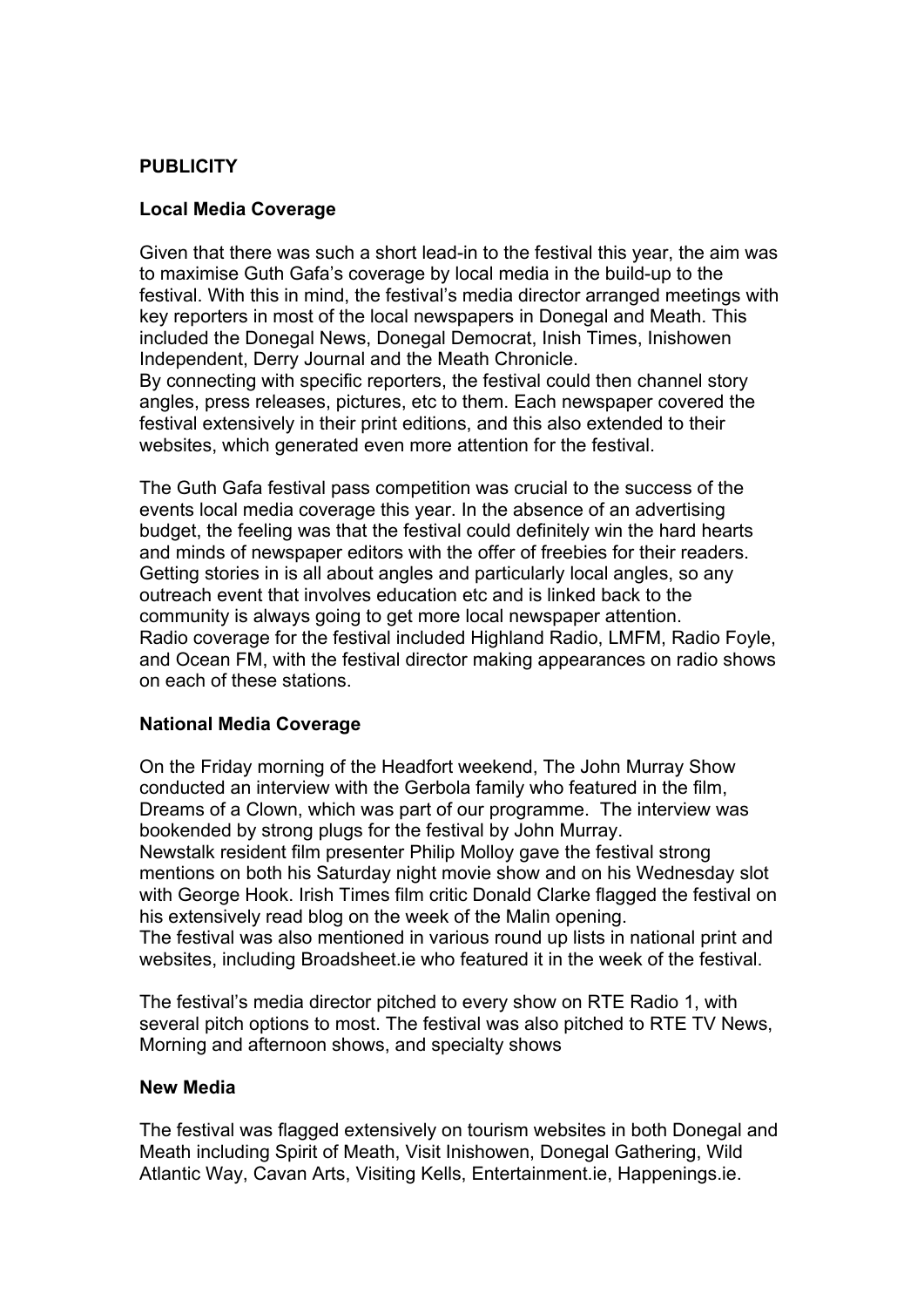It also featured on Industry websites such as IFTN, Film Ireland, Scannain, as well as on the websites of the Irish Film Board, Northern Ireland Screen and the BAI.

## **VENUES**

As Ireland's only pop-up film festival, establishing and creating functional screening venues is key to the success of Guth Gafa. The decision to bilocate the festival in 2014 was a new challenge for the festival team in conceiving and then implementing our programme across all of our pop-up venues. The decision to host satellite screenings outside of the main festival sites also added a new dimension to the festival, and brought a larger audiences of rural Irish communities into the Guth Gafa spectrum.

Each festival location brought it's own unique feel and intimacy, and was tied together with the Guth Gafa hospitality tent as a central festival hub. This venue has worked well every year for the festival, and serves as the epicentre for festival activity.

#### **Donegal**

As was the case with the 2013 festival, the Malin hotel served as the principal screening venue for the 2014 edition of Guth Gafa. Because of the success of the 2013 event, the Malin Hotel were very open to the presence of the festival, and worked with the team in creating the flagship venue in their hotel.

This year, Malin GAA Club kindly offered extra support, and their clubhouse, located just a short walk from the main festival site, worked very well as a second screening venue, and along with the smaller courthouse cinema on Malin village green, festival attendees had quite a selection of film screenings to choose from in Malin village.

A new outreach initiative was also conceived by Guth Gafa this year, with the inclusion of Colgan Hall in Carndonagh as a satellite screening venue for films. The aim of this was to promote Guth Gafa to a wider audience, and encourage the attendance of people from the broader locality to the festival. The venue reported strong audience figures for many films, and was very successful in it's objective.

#### **Meath**

The new festival venue of Headfort House, outside of Kells in County Meath broke new and interesting ground for the festival. Moving away from the festival's usual village location provided an interesting new challenge for the festival team. The  $18<sup>th</sup>$  century manor house worked perfectly as the venue for a pop-up film festival, and was utilized in a way never before seen in Ireland. The main screening venue for the event was the recently restored 18<sup>th</sup> century ballroom known as the Adam Room. This stunning cinema was unlike any screening venue most festival attendees had ever experienced, and all who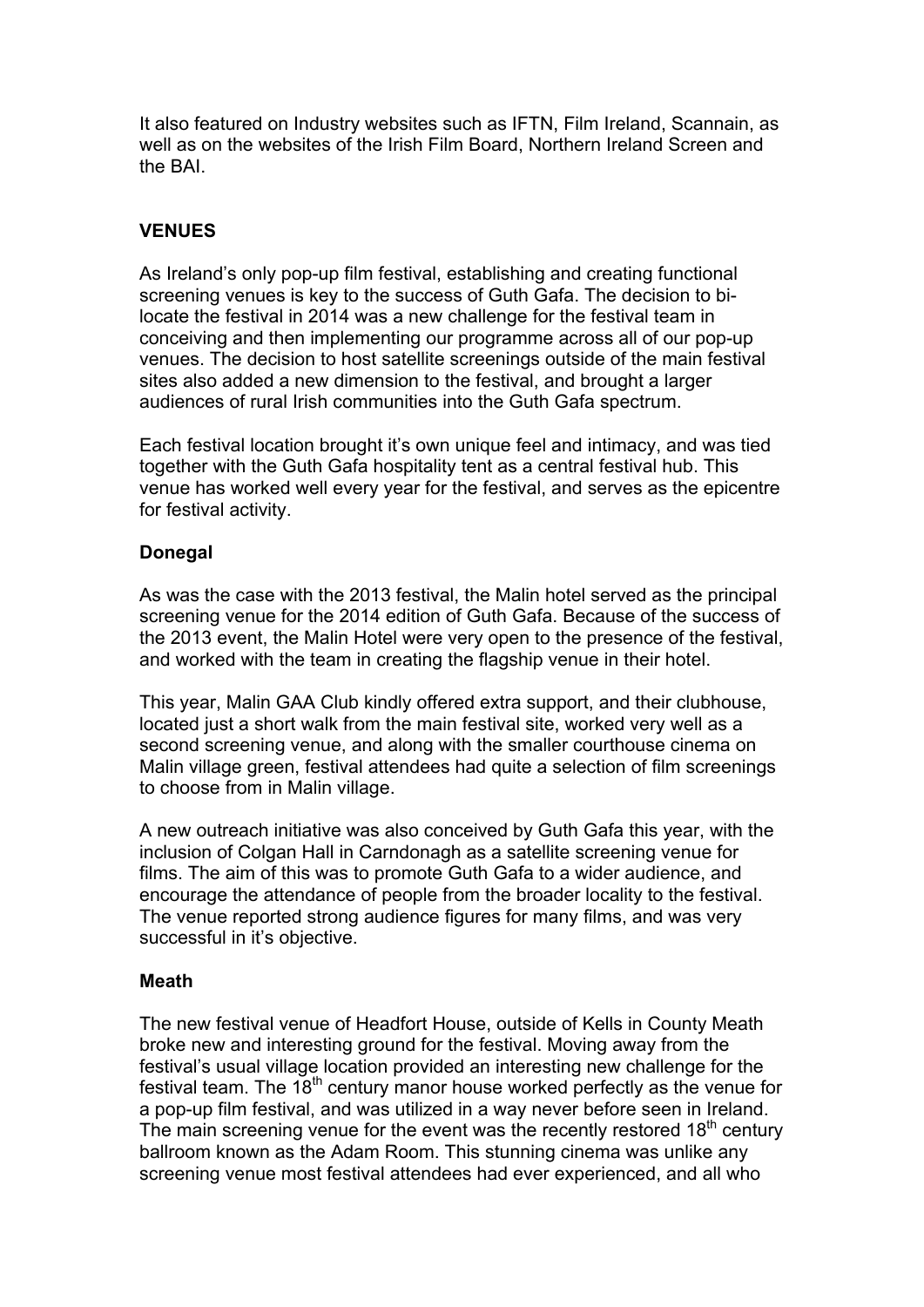attended films there were incredibly impressed with such a splendid environment.

The second venue for the Meath leg of the festival was the Cinemobile. Guth Gafa's long-standing partnership with the Cinemobile continues to thrive year after year, and this year included free screenings as part of their North by North West film series. The Cinemobile itself was parked in the courtyard just outside the entrance to Headfort House, and worked incredibly well in tying the festival site together.

Another on-site venue the festival utilized is the Headfort Theatre, a small theatre space in next to the Headfort House stables. The venue itself was incredibly intimate, and worked perfectly for shorts screenings, and for the festival's family programme.

The closing film for the festival, Blood Fruit, was screened as a stand-alone film at the Kells Theatre in Kells Town. The decision behind screening Guth Gafa's final film there served two purposes:

- 1. To involve the local people in Kells in the festival, and encourage more members of the community to attend.
- 2. To promote Blood Fruit, and thus Irish film, in a more focused way at the festival. Guth Gafa is committed to furthering the cause of Irish Feature Documentary, and thus, programming Blood Fruit as the festival's closing film in a stand-alone venue, gave more of an opportunity for the film to stand out in the Guth Gafa programme.

#### **VOLUNTEERS**

Volunteer crews were smaller at this year's festival. Due to budget constraints we were unable to provide accommodation for volunteers at either festival location, but this did not stop some dedicated individuals sleeping on floors/couches or busing/hitching/biking from nearby areas. Guth Gafa is made possible with the help of these dedicated individuals.

We had 3 different sets of volunteers attached to this year's festival. Locals from both Malin and Kells made themselves available to help, along with a team of dedicated individuals who made it their business to be at both weekends of the festival. Team numbers in Malin were unfortunately affected by the tragedy in Carndonagh on the Thursday before the festival. In Kells, we faced the issue of the festival running in that location for the first time and establishing a rapport with local individuals and consequentially team numbers were also lower here than initial aims.

The individuals who were available for either or both weekends were fantastic, many going above and beyond the call of duty to help the festival to run. Local team members were asked to attend a briefing in the days before each weekend of the festival. In this, the various areas of the festival were outlined to volunteers, and where possible, we attempted to assign volunteers to areas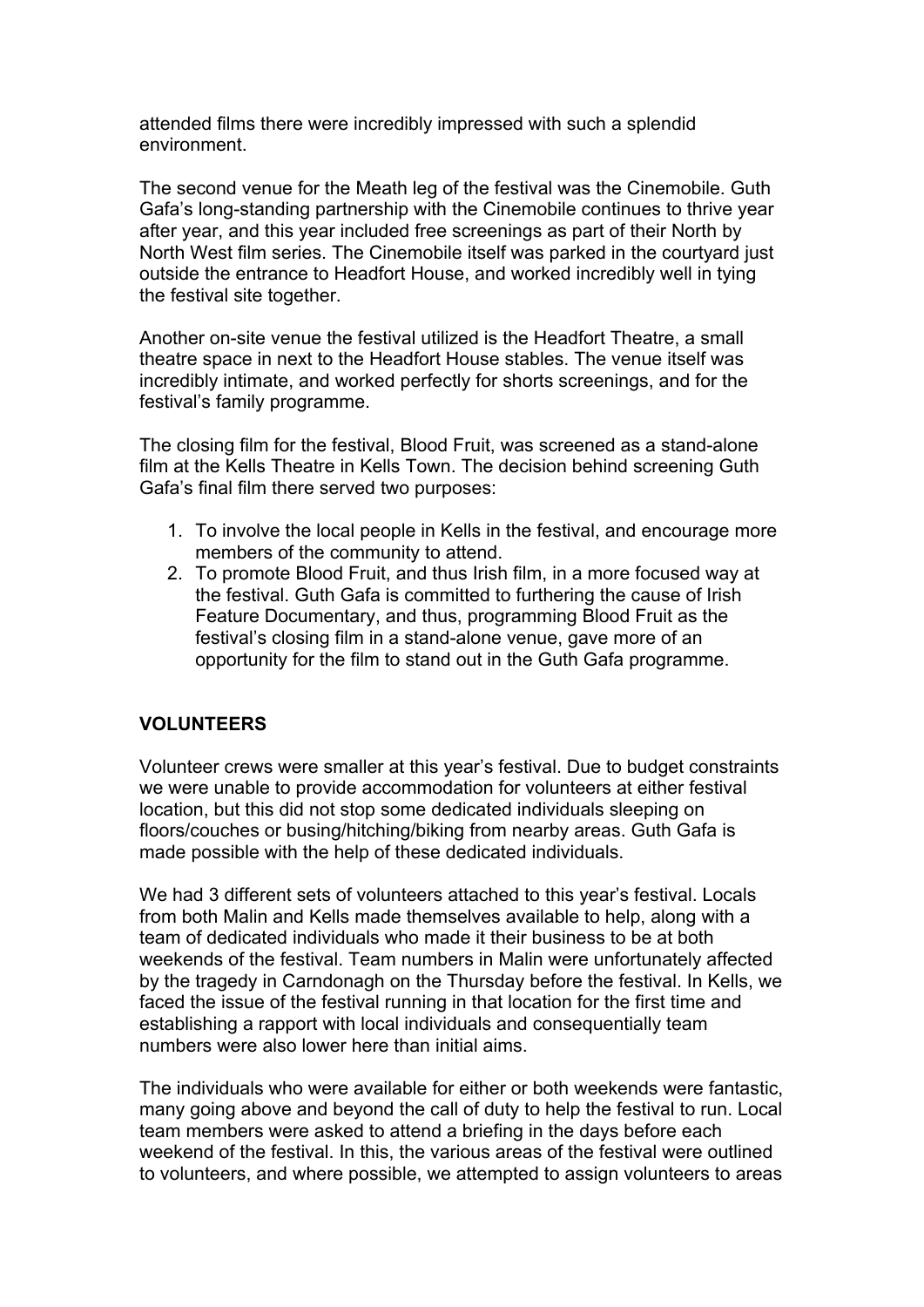of individual interest. Our rotas were also geared to allow volunteers to catch screenings they had expressed an interested in. It was great to see attending filmmakers make an effort in getting to know the volunteers, reaffirming our ethos of bringing those who produce closer to those who wish to get involved in the craft.

Working areas included, but were not limited to:

- Transport
- Box Office
- Venue supervision
- Web site maintenance
- Social media coordination

## **BOX OFFICE**

This year's Box Office was situated in the festival marquee on both weekends. In Malin this was on the village green, in Headfort it was located on the green just outside Headfort school. These locations were central to all our screening venues and ensured that from the box office location people never had too far to go. While this did work well in terms of location, unfortunately with the October weather it did not serve as the hub of the festival as much as it had done in previous years.

The weekend and day passes proved popular again this year with many of our audience opting for these rather than single screening tickets. This ensured good attendance to many of the screenings (especially the ones that took place later in the day) as it encouraged people to try films that they may not ordinarily be inclined to view.

We also noticed a difference in sales in terms of festival passes in Malin and Headfort with the former showing a preference for weekend passes and the latter for day passes. It is possible therefore to speculate that Malin's remote location continues to draw people for the whole weekend whereas the (easier to reach) Headfort location allows people the flexibility of coming for just a day.

Our online booking system through Entertainment.ie was barely used this year. However, our PayPal booking option through the Guth Gafa website was very successful with most pre-sales being festival weekend and day passes.

Box Office figures were overall up on previous year's but this was over two locations, and neither location performed as well as we had hoped. In Malin, we had the unprecedented situation of a tragic double killing of a very wellliked local couple in the next town Carndonagh, the day before our Festival, which meant that local people stayed at home, generally. In Kells, we had not anticipated the double problem of people away on the midterm school break, and people celebrating Halloween elsewhere. We were still very pleasantly surprised by the Kells turnout, and recorded very positive box office results for the first time in a new location.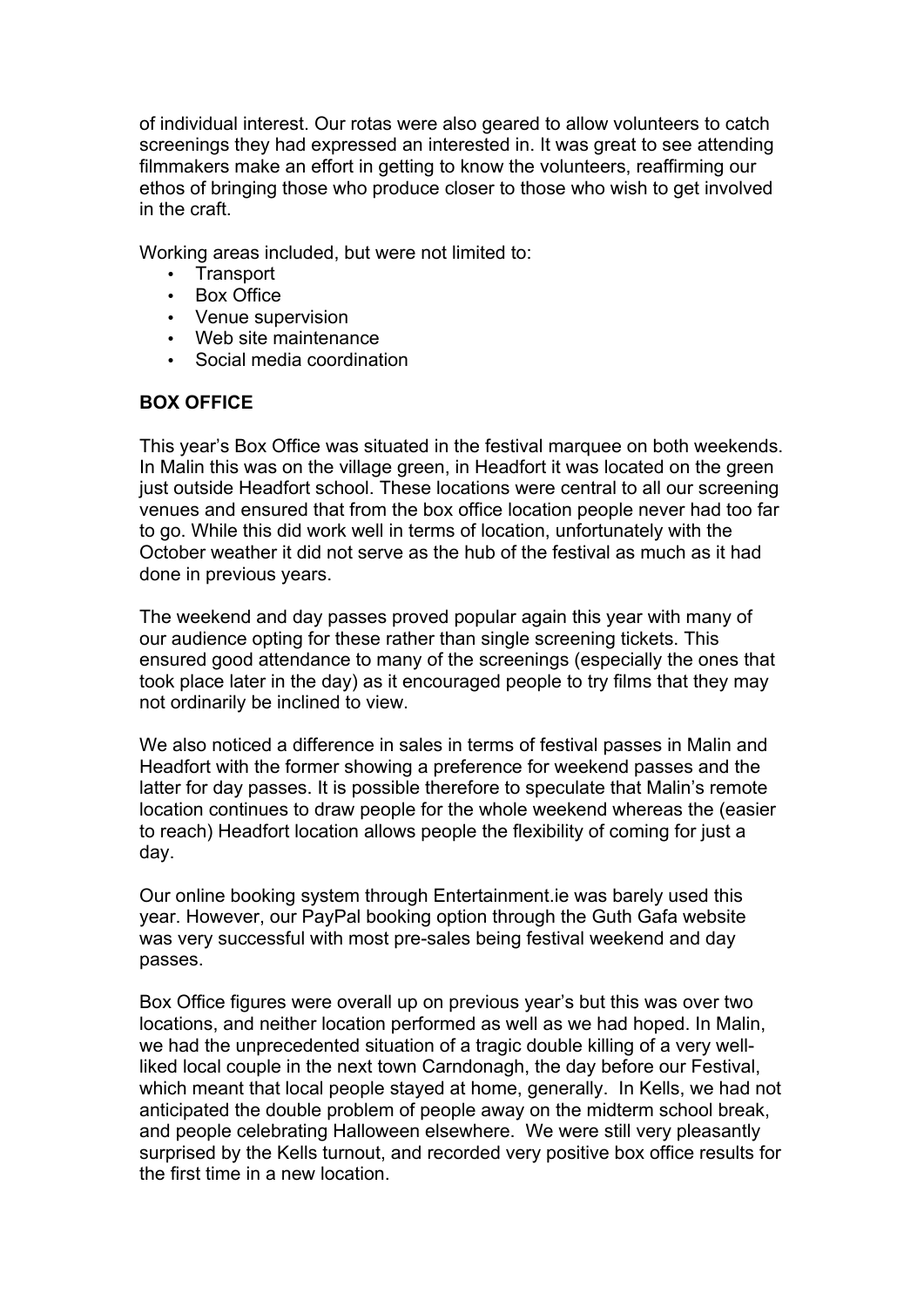## **TRANSPORT**

Unfortunately this year, the festival did not have the financial resources to hire a dedicated transport manager for the festival. This caused slight pressure for the festival team, and all transport requirements were organised instead by the Festival Directors and Festival Manager.

At the Donegal event, the crew was lucky to be re-joined by a local man who had worked as a festival driver at the 2013 festival. A festival car was kindly sponsored by the local Inishowen Motors, which allowed for comfortable Dublin Airport, and more local Festival Guest Pick-ups.

Because of the Guth Gafa outreach scheme this year, the festival also provided a shuttle bus service between the festival site in Malin and the satellite venue of Colgan Hall, in the next village of Carndonagh. This initiative worked very well for the event, and was provided by a local bus service.

For the Meath event, we were fortunate to be close enough to Dublin airport that guest pick-ups were less of a logistical issue for the festival. Because we had numerous speakers and delegates attending from the US and Europe, however, much organisation was involved in the transportation.

The new location in Meath also provided new logistical challenges, due to the rural nature of the festival site, and the lack of on-site accommodation. These challenges were easily overcome, however, with a frequent bus service between the festival site and Kells, and tight organisation of the logistics surrounding filmmakers and festival guests.

#### **ENTERTAINMENT**

As in the case of every year of the festival, great time and care was taken to curate the entertainment for the Guth Gafa festival clubs. Because of the time of year, the live music at the two events was much more atmospheric and mellow, and worked well with the intimate nature of the festival.

As in previous year, the festival focused on finding local talent in both Donegal and Meath, with acts such as Great white Lies in Donegal, and Run for the Cure in Meath, entertaining the festival crowd in an intimate post- film ciname club atmosphere.

## **LOCAL COMMUNITY RECEPTION**

In 2013, Guth Gafa was incredibly touched by the extent of local community engagement in Inishowen for the festival. With the announcement of the festival for 2014 came a slew of requests from local community organisations to collaborate with the festival, including local educational groups, arts networks, and community associations. This aided the intention of the festival to extend its reach further around Inishowen, and develop a community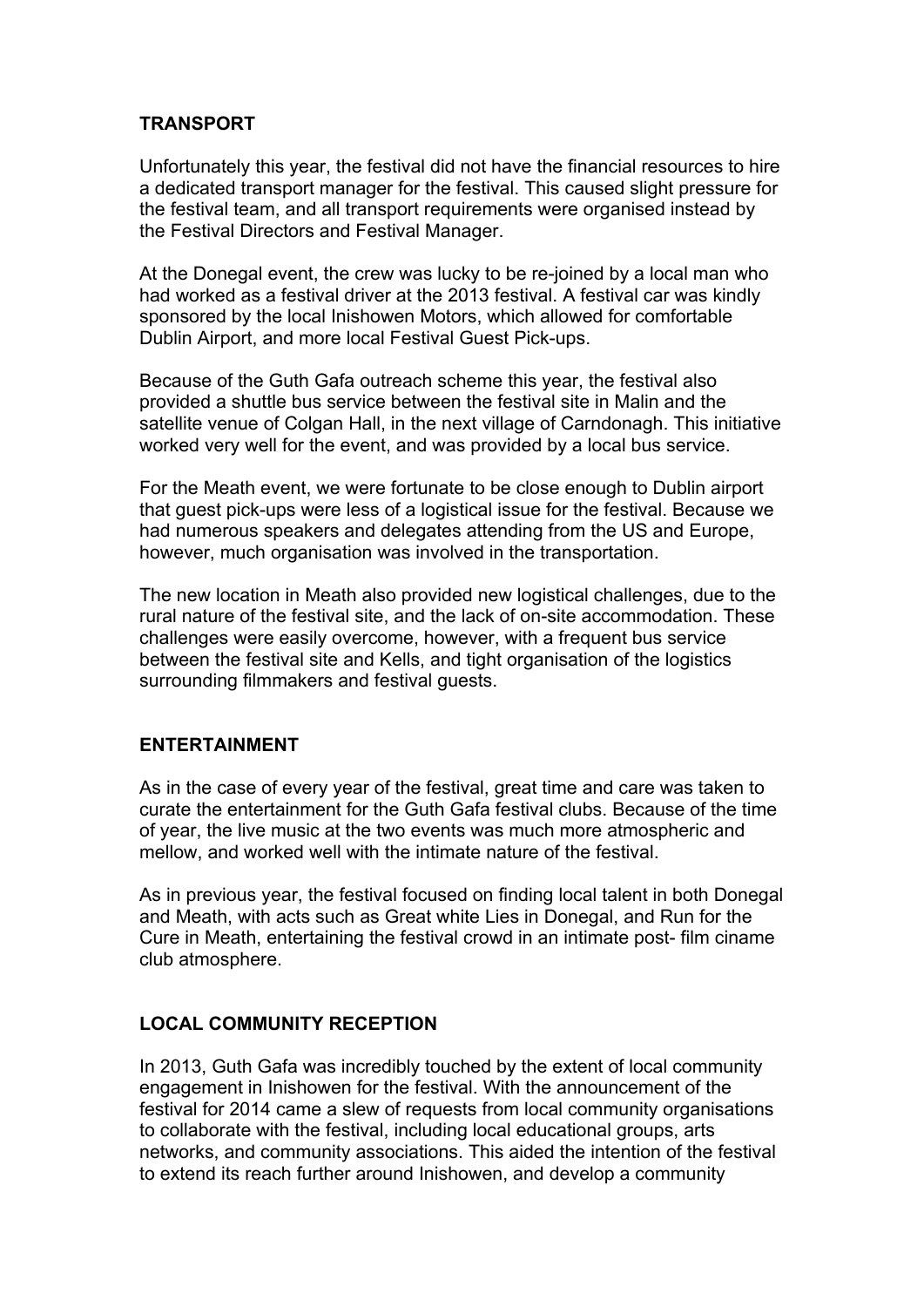outreach programme, which was executed quite successfully. Outreach screenings included a special screening in association with the Ned's Point Centre in Buncrana, and educational screenings for secondary school students at Moville Community School, as well as the festival's satellite festival venue of Colgan Hall in Carndonagh.

However, a very tragic event occurred in Carndonagh just days before the launch of the festival, which, understandably, meant the local community was in mourning. Guth Gafa seriously considered cancelling the festival, but after much consultation with local residents, the festival decided to go ahead, albeit with a much more muted tone. The tragedy undoubtedly affected the amount of locals attending the festival, but strong support was still recorded from both locals, and festival attendees from further afield.

With regard to the Meath event, the festival team focused heavily on grassroots engagement in the Kells and greater Meath area. Kells is already home to another cultural event of great significance, the Hay festival, and the local community in the area is steadfast in their commitment to promoting the arts. The Hay festival committee and volunteers were extremely helpful in promoting Guth Gafa, and introduced the festival team to other local groups of significance, as well as the Kells Chamber of Commerce and the Kells Tourism Board. The value of the festival was completed understood by all concerned, and the local community has expressed their hope that the festival will return to the area next year.

#### **EDUCATIONAL OUTREACH**

Guth Gafa is committed to education through film and to raising the profile of documentary as an aid to a students understanding of their society, and of other cultures and societies worldwide. After a successful inaugural programme last year, Guth Gafa continued with satellite school screenings in 2014. This year students were treated to the film A Goat for a Vote, with director Jeroen van Velzen in attendance to discuss the film.

From the programming stages of the festival, Guth Gafa was conscious of including films that would work appropriately for the festival's accompanying educational outreach programme. The festival was incredibly fortunate to be given the screening rights to A Goat for A Vote, from Dutch director Jeroen van Velzen, who visited the festival in Donegal, where his film was screened not only to the festival audiences, but also to two screenings of one hundred and fifty students each time at Moville Community School.

These educational screenings were followed by lively question and answer sessions with the director. In addition, Moville Community School is now hoping to create links with the school featured in the film. Guth Gafa takes great pride in such partnerships, which really feed into the ethos of the festival.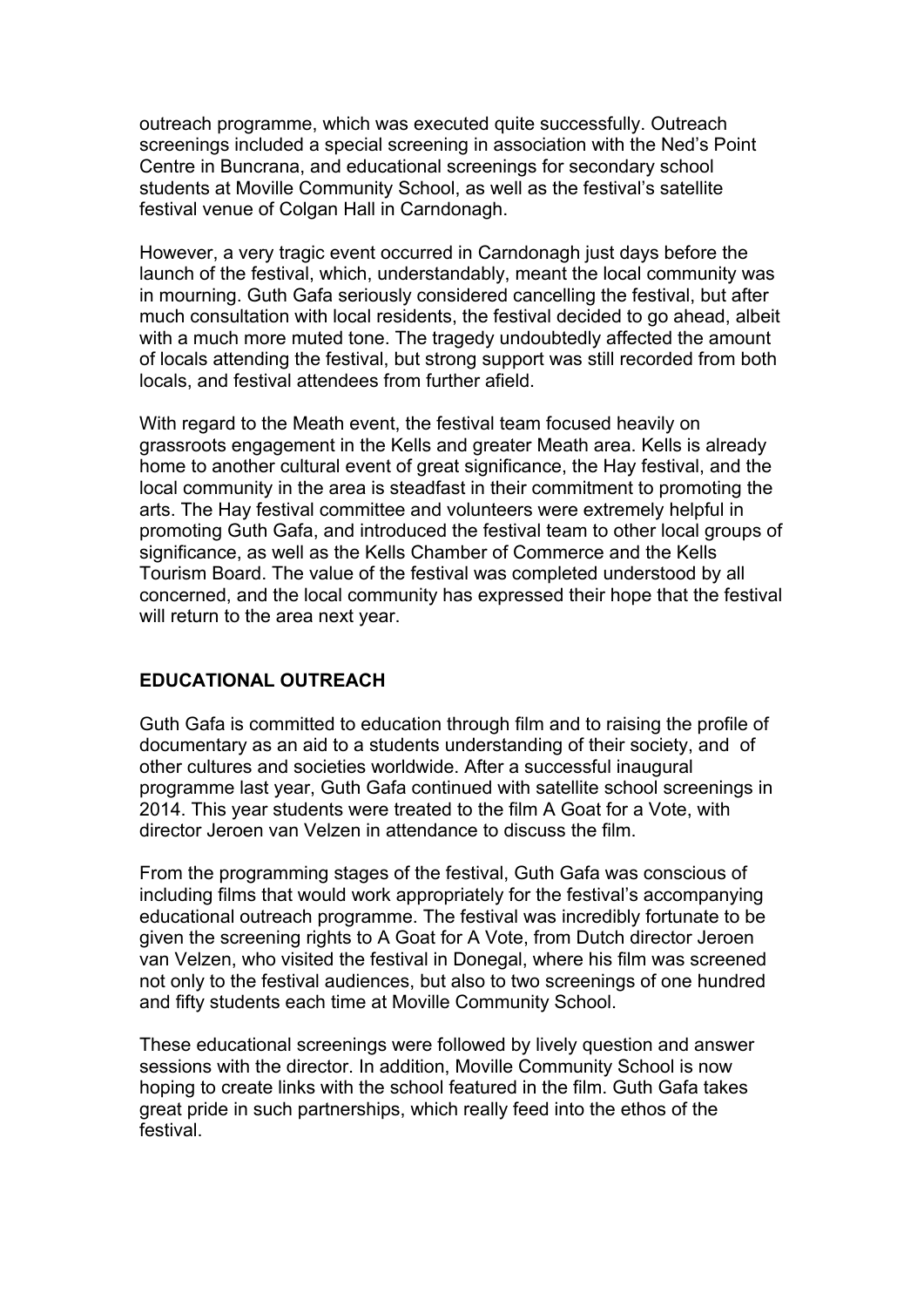This initiative provides an opportunity to expose students to stories that lie outside their own experience, humanising and personalising complex social and political subjects, as well as finding commonalities with the experiences of those whose lives are worlds apart from their own.

### **MISCELLANEOUS**

### **Staff**

This year was a very difficult year for the festival, with regard to staffing. Because the festival was working on almost half the budget from last year, the first area to be affected was the allowance for core festival staff. While there were a number of staff who worked part-time, and remotely for the festival, the key festival team consisted of the two festival directors, the festival manager, and two festival interns.

This, undoubtedly, made things more challenging, but, despite these cuts in staffing, the festival team are delighted in what was achieved with so few staff resources. Ideally Guth Gafa could return to more healthy staffing levels for next year's festival. Considering what has been achieved in such strained conditions, we are confident about what could be accomplished if the festival crew was larger.

## **Dates**

Guth Gafa took place late this year due to budget uncertainty. This is unfortunate, due to the volume of film festivals happening around Ireland in October, and November. However, the festival team were unable to deliver the event any sooner in the year, and October  $25^{th}$  /  $26^{th}$ , and November 1st /  $2<sup>nd</sup>$  were ultimately the only dates on which it was possible to organise the festival logistically.

Ideally, the festival will move to late September / early October in 2015, when the days are longers, the weather is more stable, and the film festival schedule is less congested.

## **Industry Patrons Package**

Guth Gafa introduced the industry patrons package this year, with the intention of earning some extra revenue for the festival, and engagement support from our film industry peers. The inaugural year of this scheme has been quite successful, with five Irish film companies purchasing the package; Dearcán Media, Element Distribution, Film Equipment Hire, Samson Films, and Wildfire Films.

The package cost  $\epsilon$ 200, and included 4 VIP tickets to the festival, as well as premier positioning of the featured companies logos pre-screening at Guth Gafa. The festival is thrilled with this industry support, and hopes to build momentum for the Industry Patrons Package next year.